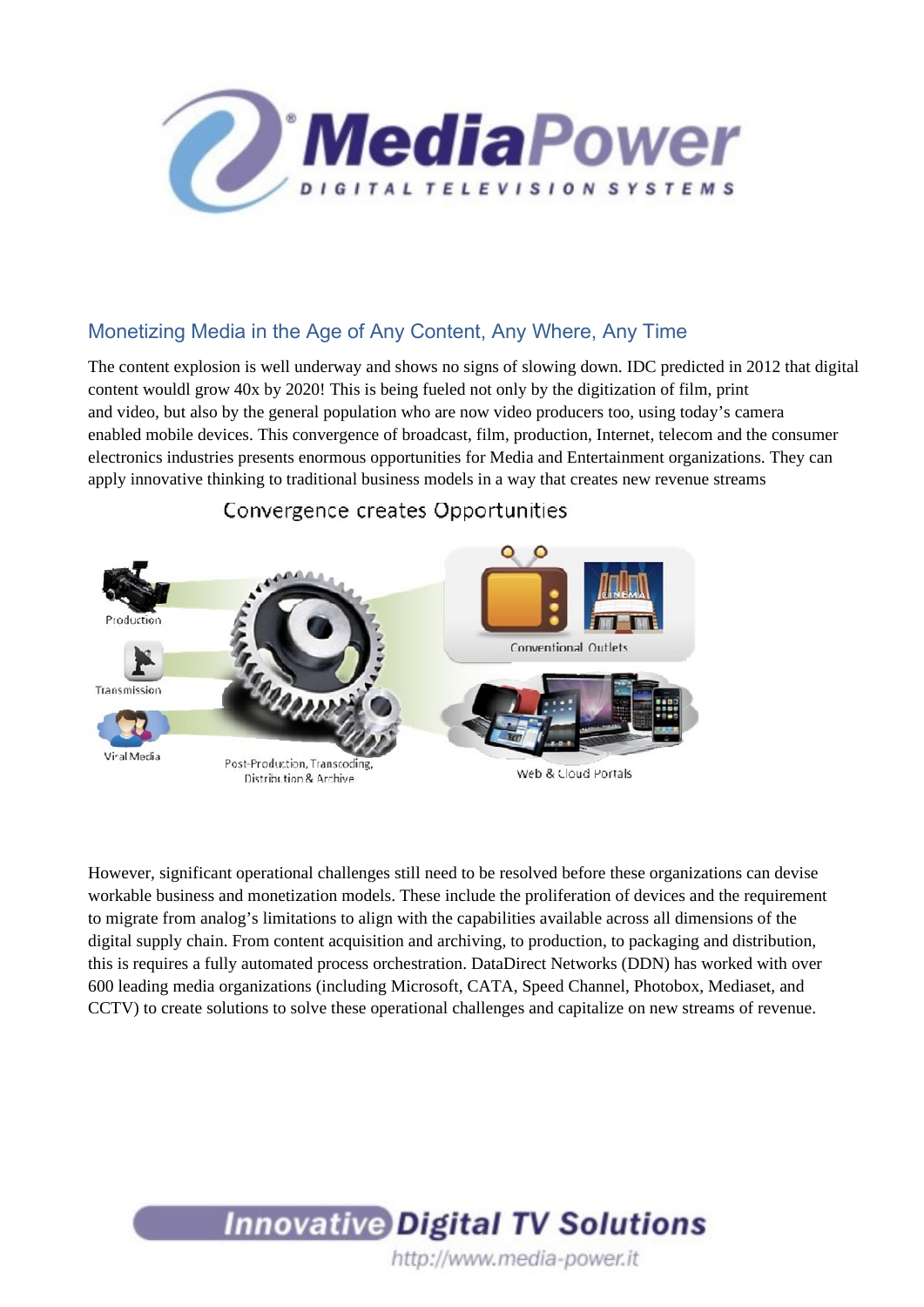

# The Cost of Fragmented Media Workflows

In many organizations content acquisition, content production and content distribution are separate operations, but all rely heavily on storage and have unique storage-related challenges. There is a tremendous cost that organizations absorb by having this fragmented approach, including:

- 1. Multiple copies of data that need to be managed throughout the production pipeline.
- 2. Artists that need access to a common pool of storage must spend time navigating IT tools, data sets and file systems rather than concentrating on producing creative work.
- 3. Delay in production workflows because they have not kept up with rapidly expanding needs for storage and bandwidth.
- 4. Keeping media assets readily available and globally distributed must be balanced with cost. Rapidly

encoding and widely distributing content is the path to monetization. However, traditional storage technologies are limiting the ability of organizations to

repurpose and monetize their digital assets.

Understanding and overcoming these challenges can present an enormous opportunity for media organizations to gain a competitive edge in this highly converged and rapidly changing landscape.





http://www.media-power.it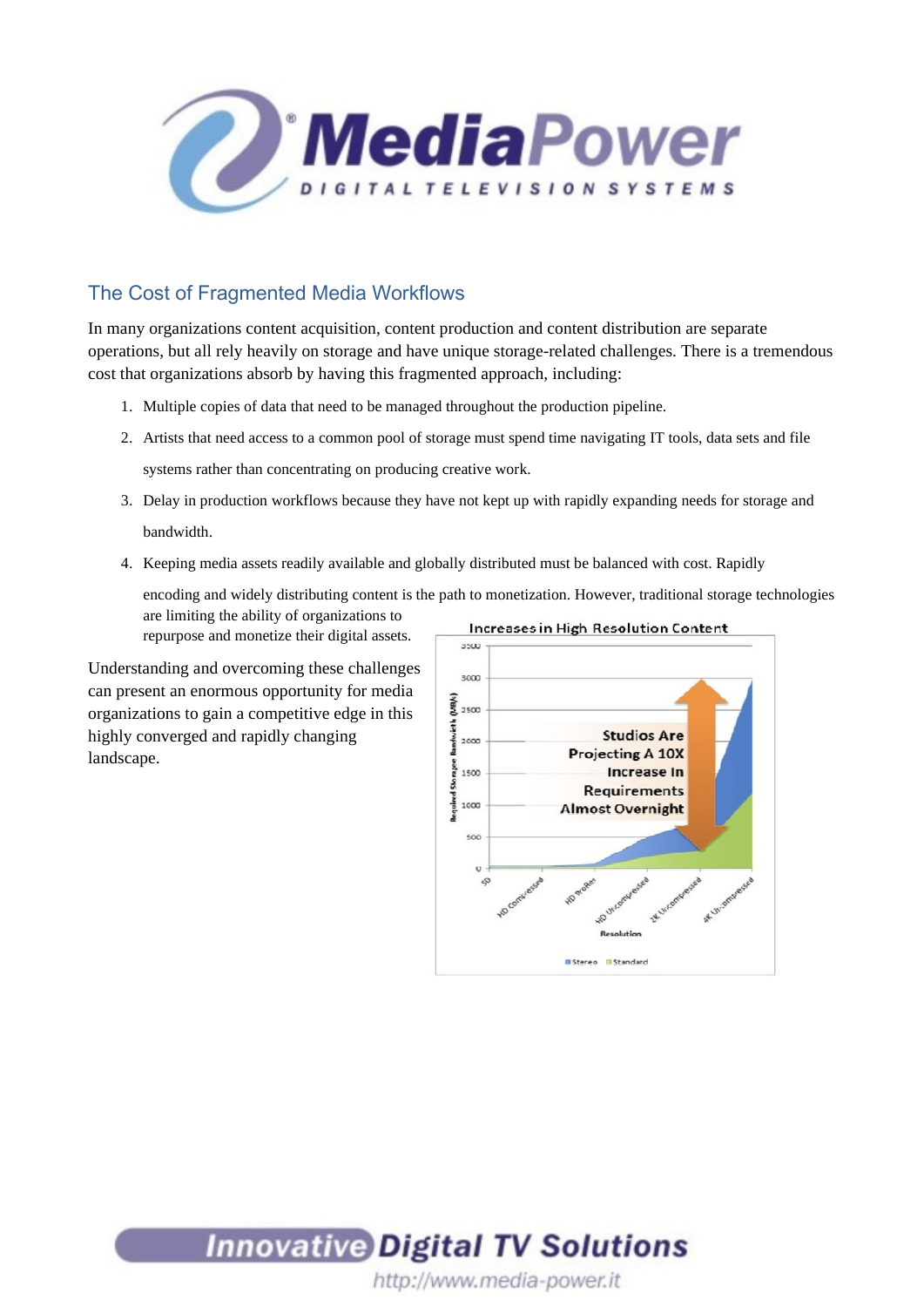

## DDN Consolidates Fragmented Workflows

Today's digital supply chain consists of multiple types of storage systems in order to satisfy the differing workloads. Content acquisition typically requires the ingest servers to be connected real time, high performance Storage Area Network (SAN) to ensure an uninterrupted ingest of video streams. At content production stage, steps like color grading and correction are generally bandwidth intensive and demand high file-based access; while steps like animation, visual effects (VFX) and



rendering are I/O intensive, requiring random access to lots of small files. The delivery of completed content needs a geographically distributed, Cloud based Consolidation with DDN

Content Distribution Network (CDN), with the ability to stream content in real time and handle spikes in demand for popular content. Various solutions exist in the market to handle these individual workloads. However, storage administrators are burdened with managing the systems individually, creating duplicate copies of and dealing with these tasks throughout the production pipeline.



## Create, Produce and Distribute Any Content, Anywhere, Anytime

Whether designing an integrated post production system, broadcasting a live sporting event, rendering a 3D animated feature film or distributing content for end user consumption, consolidating fragmented storage can both shatter technical barriers and create new opportunities to accelerate digital workflows. By consolidating and optimizing storage, all aspects media creation and distribution benefit:

DDN is the one company that storage platforms to consolidate this workflow, from content creation to distribution and archive. With more than a of experience architecting information solutions for the world's most content and performance intensive media environments, enables media organizations to build a more collaborative workflow, delivering the ability to distribute content to multiple functional areas across the organization and to the wider ecosystem of external production companies, outsourcers, and business partners.